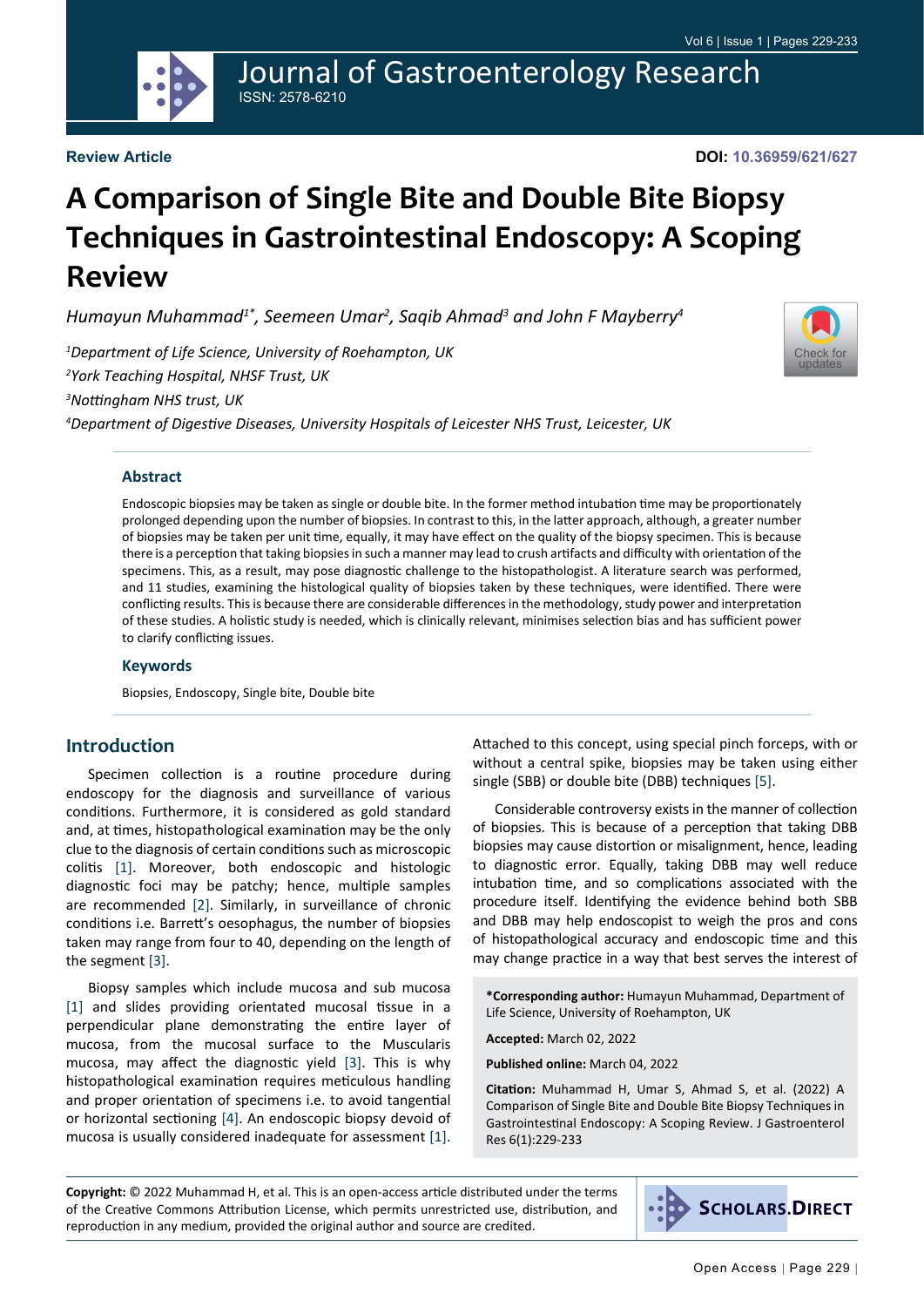<span id="page-1-0"></span>

patients. Therefore, the aim of this review is to consider the way biopsies are taken during gastrointestinal endoscopy.

## **Results**

A total of 168 articles were identified from PubMed and after a detailed assessment, six papers met the search criteria. A further five were identified from google scholar and the final number of articles included in the study was 11. [Figure](#page-1-0)  [1](#page-1-0) and [Table 1](#page-2-0) summarise the search strategy and results in a flow diagram.

## **Discussion**

The studies cited above ([Table 1\)](#page-2-0) have all considered the issue of biopsy techniques i.e. SBB and DBB or multibite from different anatomic regions i.e. stomach, small or large intestine, in both human and animal models spanning different geographic regions across the world. Since the

Muhammad et al. J Gastroenterol Res 2022, 6(1):229-233 **Open Access | Page 230** |

approach in studies is different the features will be highlighted in a thematic rather than chronological manner.

#### **Comparison of protein quantity of biopsy specimen**

Using a colorimetric technique, Frimberger, et al., [[7\]](#page-4-5) compared the protein content, a surrogate marker for adequacy of tissue, of biopsies collected through SBB (n = 79) and DBB (n = 79) techniques. Specimens were obtained from multiple regions i.e. Duodenum ( $n = 3$ ), antrum ( $n = 10$ ), corpus ( $n = 18$ ), rectum ( $n = 30$ ), sigmoid colon ( $n = 9$ ) and colon (n = 9). They reported increased mean protein content (43%, p < 0.01) with DBB (66% specimens). Although, the study is a balanced randomised design with representative samples from all regions, it used an indirect assessment of tissue quantity and may lack histopathological and clinical applicability, the main issues in question.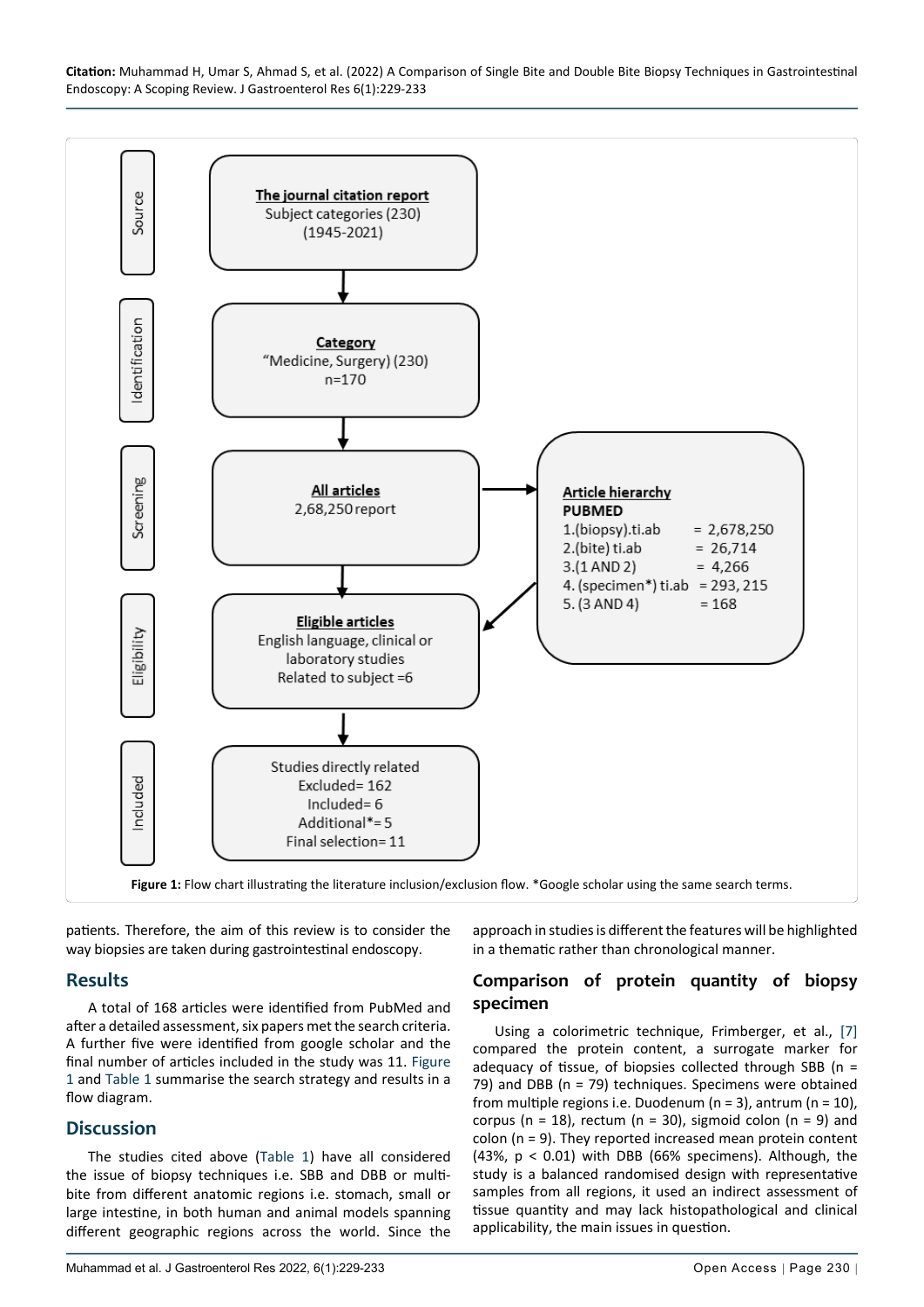| <b>Study and Methods</b>                                                                                                                                                                                            | N   | <b>Results</b>                                                                                                                                      | <b>Comments</b>                                                                                                                                                                      |
|---------------------------------------------------------------------------------------------------------------------------------------------------------------------------------------------------------------------|-----|-----------------------------------------------------------------------------------------------------------------------------------------------------|--------------------------------------------------------------------------------------------------------------------------------------------------------------------------------------|
| Frimberger, et al. [6] Compares the<br>sample size of a SBB ( $n = 79$ ) with the<br>sample size of a DBB (n = 79) colorimetric<br>measurement of protein quantity was<br>done. Spiked and un-spiked forceps used.  | 158 | DBB increased the average protein<br>content by 43% ( $p < 0.01$ ). Forceps<br>with a spike yielded a double sample<br>in every case.               | Balanced randomised design with<br>representative samples from all regions<br>yet it is an indirect study. Clinical is<br>questionable.                                              |
| Padda, et al. [8] Prospectively assess the<br>adequacy of mucosal biopsy specimens (n<br>= 288) i.e. SBB and DBB.                                                                                                   | 16  | No difference between DBB (n = 192)<br>and SBB ( $p < 0.05$ ). SBB more prone<br>to loss.                                                           | One pathologist, hence, no intra-observer<br>variability. It was, however, a low powered<br>the power study.                                                                         |
| Fantin, et al. [9] Prospective, partially<br>blinded, and randomized. Multi-bite (n =<br>510) and conventional (n = 520) forceps.<br>Diameter, depth, artifacts, orientation,<br>diagnostic quality.                | 250 | Specimens obtained with both<br>forceps are comparable in relation to<br>diagnostics quality ( $p < 0.05$ ).                                        | Better definition of histological standards<br>i.e. diameter, depth, artefacts, orientation.<br>The study evaluated the efficacy multi byte<br>forceps rather than technique per se. |
| Chu, et al. [10] It was well designed<br>prospective study ( $n = 240$ ) and the<br>pathologists were blinded. Compared for<br>SBB DBB.                                                                             | 40  | No difference noted. Larger<br>specimens were collected with<br>alligator forceps and SBB saves time.                                               | Detailed definition of histological standards<br>was given. Evaluated the efficacy forceps<br>rather than technique.                                                                 |
| Zaidman, et al. [11] Porcine models<br>comparing SBB and multiple bites for time<br>taken and tissue quality. Pathologists<br>(x2) blinded.                                                                         | 36  | Multi-bite forceps faster (8.5 M)<br>in comparison to SBB (13.3 M). No<br>histological differences noted.                                           | Indirect study where animal model was<br>used. DBB was not compared.                                                                                                                 |
| Edery, et al. [13] Canine model comparing<br>depth, crush artifacts and diagnostic using<br>SBB and multi-bite forceps.                                                                                             | 21  | Gastric ( $n = 21$ ) and duodenal (n<br>= 20) biopsies and no significant<br>difference was noted.                                                  | Indirect study where animal model was<br>used. DBB was not compared.                                                                                                                 |
| Stern, et al. [12] Comparing diameter,<br>depth, crush artifacts and specimen loss in<br>SBB and DBB upper, lower GI tract.                                                                                         | 29  | OGD ( $n = 18$ ) and Colon ( $n = 11$ ). SBB<br>(n = 69) larger than DBB (n = 59) (p <<br>0.05). No difference noted.                               | The study collected specimens from<br>different regions. Low powered study and<br>lack of full publication.                                                                          |
| Hookey, et al. [14] To determine the<br>effectivity of DBB in detecting dysplasia in<br>ulcerative colitis. Two pathologists blinded<br>to the biopsy technique examined each<br>biopsy.                            | 12  | DBB specimens were inadequate<br>for dysplasia assessment (OR = $2.78$ ,<br>95% CI 1.37 to 5.59; P < 0.05). Tissue<br>loss was more in DBB.         | Clinically relevant study. The power of the<br>study was low, and dysplasia is a patchy<br>pathology in UC, hence comparison might<br>have been biased.                              |
| Pappas, et al. [18] Yield of SBB and DBB<br>for Surveillance of HDGC and comparison<br>of time taken to collect biopsies.<br>Prospectively randomized.                                                              | 25  | DBB size < SBB (2.5 mm vs. 3.0 mm;<br>$P < 0.001$ ) but did not affect the<br>surveillance. Time taken by DBB <<br>SBB ( $p < 0.05$ ).              | Only used biopsies in one region which may<br>have affected measurements of biopsy time<br>i.e. taking biopsies in stomach is relatively<br>easv.                                    |
| Latorre, et al. [16] To compare DBB and<br>SBB for orientation, consecutive crypt-<br>to-villous units, and Marsh score DBB<br>in patients with confirmed ( $n = 40$ and<br>suspected coeliac disease ( $n = 31$ ). | 86  | 66% of patients with the single-<br>biopsy technique and 42% of<br>patients with the double-biopsy<br>technique had good orientation (P<br>< 0.01). | Decisive conclusion to use only SBB method<br>but the study excluded duodenal bulb<br>biopsies from analysis which is used in the<br>diagnosis of coeliac disease.                   |
| Amaro, et al. [7] USA To compare DBB and<br>SBB in terms of the histologic evaluation<br>of the small bowel biopsy.                                                                                                 | 30  | SBB (70%) > deep DBB (65%) but no<br>difference between the histologic<br>diagnosis of small bowel.                                                 | SBB were better quality wise. The study only<br>examined one area i.e. small bowel.                                                                                                  |

<span id="page-2-0"></span>**Table 1:** Studies examining comparison of biopsy techniques in both human and animal models.

**Abbreviations:** M: minutes; GI: Gastrointestinal; OGD: Oesophago-Gastro-Duodenoscopy; HDGC: Hereditary Diffuse Gastric Cancer

## **Studies comparing the histological qualities of biopsy specimens**

Several studies have compared the histological quality of tissue specimens. Amaro, et al. [[7\]](#page-4-5) compared small bowel biopsies and reported overall superiority of SBB specimens but the biopsies were collected from the small intestine only. Similarly, Padda, et al., [\[8](#page-4-7)] in their prospective randomised study (n = 16) directly compared the histological quality of SBB (n = 96) and DBB (n = 196) biopsy and no histological

differences were reported. The study was a well designed prospective analysis and used one pathologist, thus reducing intra-observer variability in reporting. It was, however, low powered and only collected species from two regions. Later, Fan tin and Colleagues [\[9](#page-4-6)] improved on the design by defining the term histological quality which included; diameter, depth, artefacts, orientation and diagnostic quality of specimen. They too did not report any difference between, SBB (n = 510) and DBB ( $n = 520$ ).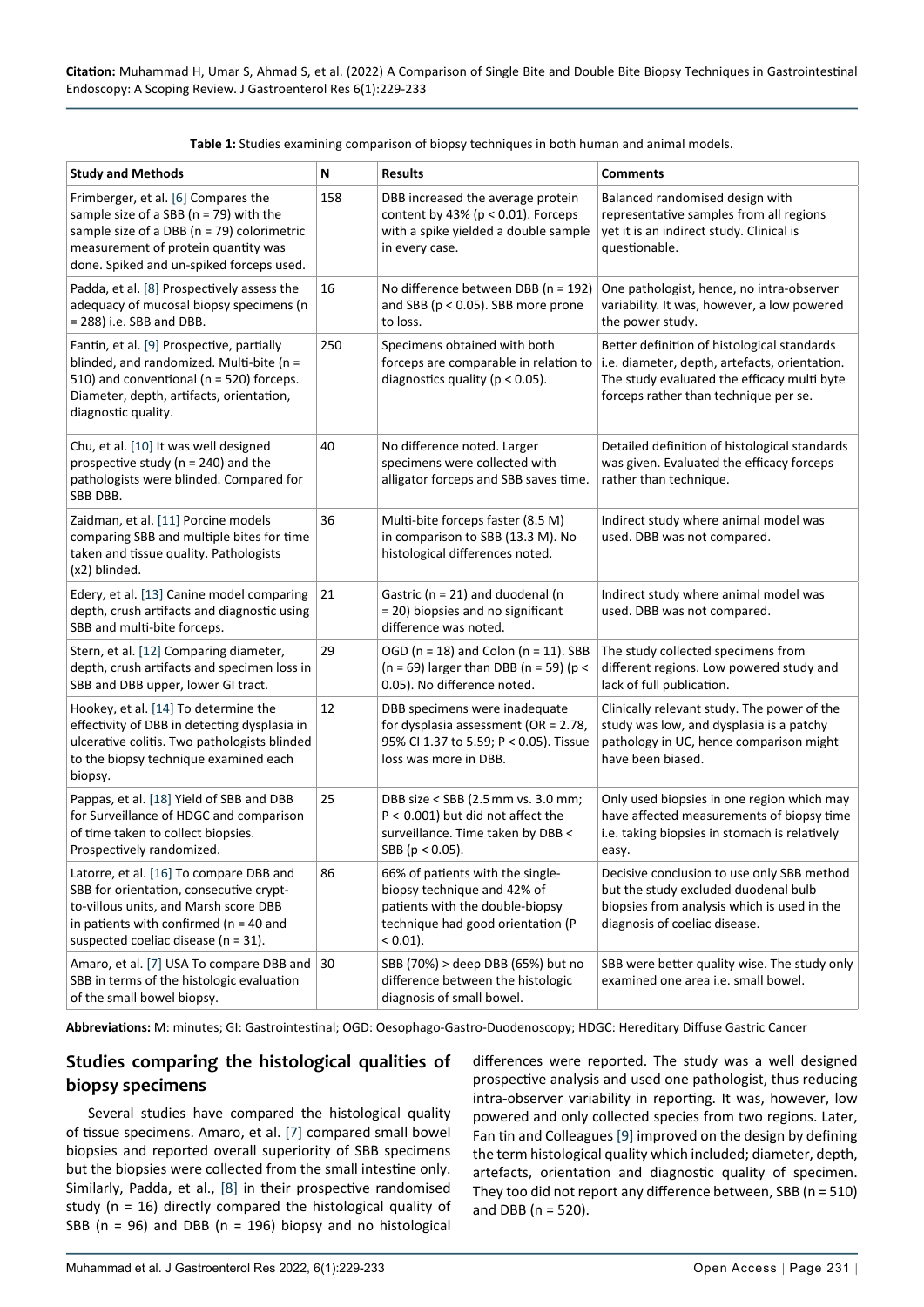Chu, et al., [[10\]](#page-4-9) in contrast to the above two studies, compared histological quality in terms of; size, crush artefact, depth, adequacy, weight and overall rating in biopsies collected with forceps with needles. It was a well-designed prospective study (n = 240) and the pathologists were blinded, but the study only compared only gastric biopsies. Anecdotally, gastric biopsies are easy to take. Following this, Zaidman, et al., [\[11](#page-4-10)] studied muliti-bite pelican forceps in collection of porcine specimens in a study ( $n = 2$ , biopsy = 36), comparing SBB, DBB and multi bite forceps and did not report major differences in histological quality. However the pathologists were not blind to the techniques of biopsy collection. This finding was confirmed in a conference paper  $(n = 142)$  [\[12](#page-4-12)] and by a study  $(n = 21)$  using canine specimens [[13\]](#page-4-11). However the purpose of the quoted studies [[9](#page-4-6)-[11](#page-4-10)[,13](#page-4-11)] was the comparison of different types of forceps per se, and not the technique i.e. SBB and DBB.

## **Studies comparing the histological quality in context of a defined GI pathology**

Hookey, et al., [[14\]](#page-4-13) conducted a prospective equal arm randomised and blind study comparing the evaluation of histological specimens for dysplasia in ulcerative colitis  $(n = 12)$ , in specimens  $(n = 468)$  collected through SBB and DBB. They noticed DBB specimens were comparatively inadequate for assessment of dysplasia when compared to tier counterpart, SBB (OR = 2.78, 95% CI 1.37 to 5.59; P = 0.005). The study design, conduct and methodology are different in that an important clinical outcome i.e. dysplasia detection was under question. Dysplasia is patchy in UC [[15\]](#page-4-16)*.*  Which may mean that a specimen collection bias could have affected the study.

Latorre, et al., [\[16](#page-4-15)] in a prospective cohort and blinded study examined the histological orientation of the biopsy specimen obtained through either SBB or DBB from the duodenum of patients ( $n = 86$ ) with suspected ( $n = 47\%$ ), known (n = 36%) Coeliac disease (CD) and (n = 17%) controls. SBB yielded well oriented specimens in 66% patients and DBB returned in 42% ( $p < 0.01$ ) and matched pairs showed improved orientation with the SBB (OR 3.1; 95% CI, 1.5-7.1; P < 0.01). The study was well designed and blinded; however, similar to Hookey, et al., [[14](#page-4-13)] it only examined one specific region. Furthermore, duodenal cap biopsy specimens which are useful in the diagnosis of CD were excluded [[17\]](#page-4-17).

Finally, Pappas, et al., [\[18](#page-4-14)] did not report any histological difference between biopsy technique (n = 48) in a surveillance study for hereditary diffuse gastric cancer.

#### **Studies comparing the time taken to take biopsies**

Several studies compared the time taken to collect biopsies. Zaidman, et al., [[11\]](#page-4-10) reported that SBB took relatively longer but it is noteworthy that this study was based on a canine model. A recent study, using gastric biopsies, compared time taken between the two techniques and reported reduced overall time for biopsies taken through DBB [[18\]](#page-4-14). It may be noted that it is easy to take gastric biopsies hence time taken per

biopsy cycle may well be constant and predictable, whereas, time taken for colonic and oesophageal biopsies may not be predictable per cycle. This is because of the technical difficulty in colonic biopsies if specimens are taken from a difficult fold or the endoscope reaches the target area on an unstable loop. Oesophageal biopsies are prone to loss or difficult to take.

#### **Studies comparing the specimen loss**

Specimen loss was an aim in several studies. Although, Frimberger and colleagues [[6\]](#page-4-8) reported relatively less specimen loss with spiked forceps it was not the comparison of technique *per se*. Padda, et al., [[8\]](#page-4-7) reported relatively increased first specimen loss (25%,  $p = 0.02$ ) with DBB and the loss was worse with non-spiked forceps (28.1% vs. 13.3%;  $p = 0.01$ ). It is interesting to note that oesophageal samples were relatively more prone to loss as compared to gastric specimens. Although Stren, et al., [\[12](#page-4-12)] has referred to significant sample loss with DBB technique, figures given are not objective. Hookey and colleagues [[14](#page-4-13)] reported that 14 biopsy specimens (6.0%) were lost in DBB as compared to eight (3.4%) SBB specimens (OR 1.8, 95% CI 0.69 to 5.04; P = 0.27). An objective comparison of lost specimens needs to be undertaken using different regions in a randomised study.

## **Material and Methods**

This seems an odd place to put this after the results.

#### **Literature and search strategy**

A scoping literature search was conducted in September 2021 using PUBMED. The following terms were applied, searching for titles and abstract (TiAb): (biopsy).TiAb, AND bite AND specimen. Moreover, using the same search terms in Google scholar further unique articles (n = 5) were identified. Additionally, one conference presentation was also included.

## **Ethical approval**

No ethical approval was required for this scoping review.

## **Conclusion**

There is significant methodological inconsistency and variations in the studies cited above. Frimberger, et al., [[6\]](#page-4-8) used multiple regions but their study lacked clinical application as they measured protein content only. Other studies have been based on animal models [\[10,](#page-4-9)[11](#page-4-10)]. Some authors have compared techniques indirectly [[9](#page-4-6)[,13\]](#page-4-11).

The exact clinical value of either taking DBB or SBB is not clear from the studies cited above. This is because, using a large prospective sample, none has specifically assessed the diagnostic or prognostic value of these techniques but one may infer that taking biopsies by either method does not matter much.

There is a lack of a clinical study which, simultaneously, taking multi-regional samples, examines histological adequacy, time taken to complete the biopsy cycles and specimen loss in a holistic manner. This will, as anticipated, give clear guidance to the endoscopists to adapt a standardised method of taking endoscopic samples.